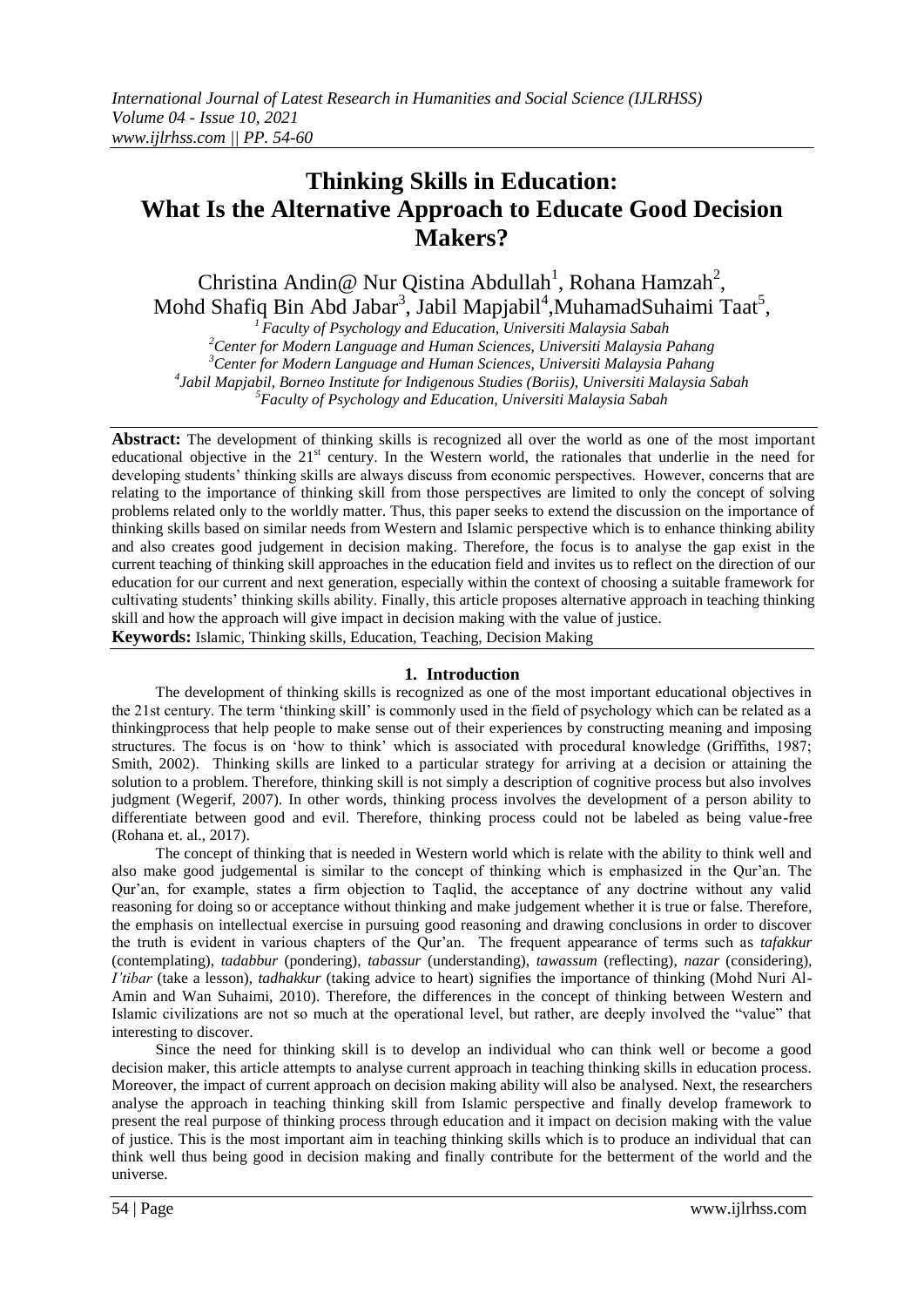#### *International Journal of Latest Research in Humanities and Social Science (IJLRHSS) Volume 04 - Issue 10, 2021 www.ijlrhss.com || PP. 54-60*

#### **2. Contemporary Approach in Thinking Skill Education; what is the impact?**

Policy-makers around the world strive to include thinking skills as an important educational goal. According to Craft (2007), by the late 1990s policy-makers in several countries including Australia, Canada, England, Hong Kong, China, Singapore and the Middle East had announced policy initiatives focused on fostering students" thinking. This is in line with Glevey (2006) who states technological advances and the need to stay competitive in these changing times is driving many of the educational reforms around the world, and for a number of national governments the enhancement of thinking is at the heart of their policies to raise the educational standards of their school children (p.291).

In Malaysia context, one of the six student aspirations in the Malaysia Education Blueprint 2013-2025 (MEB) is the need for developing thinking skills. In 2017, the revised version of secondary and primary schools" curriculum puts more emphasis on problem based learning. According to Tiew and Melissa (2019), the country"s education is gradually moving away from examination-oriented system and rote learning into more emphasis is given to the development of students" Higher Order Thinking Skills (HOTs). Furthermore, Stromquist (2002) argues that, in order to compete in a global arena, a nation needs its workforce to, specifically: develop new ideas and solve problems successfully, collaborate and communicate effectively with other people, as well as adapt and function flexibly in different contexts and environments. The complexity of modern jobs requires thinking workers who demonstrate comprehension and judgment in the world of work (Wilson, 2000). The current era of technological advances has increased the requirement for skilled workers who are able to think critically, to evaluate alternatives, and to meet complex challenges intelligently (Pithers, 2000).

The purpose of thinking skills in education is more on the economics benefits. According to Adnan Abdul Rashid (2016), the outcome of this kind of education process may produce intellectual experts who pursue solely material desires and comforts without any spiritual progress and this has paved the way for exploitation and selfishness. Moreover, conflict of self-interest will arise in decision making when the answer for the truth and false end to human mind (Rohana Hamzah et. al., 2017). Hence, the ability to deny self-interest will determine the quality of decision and also thinking skill. Therefore, the purpose of developing thinking skills based on economic perspective without any spiritual value to guide human ability of justice in decision making will left many undesirable effects.

Decision made by individual who is self-indulge with his own interest at one point may solve certain problem but we tend to overlook the effect of the decision in the bigger, larger picture. For example, the invention of plastic bag may give economic value to industries and social value to human life but the invention also brings negative effect to the nature. Therefore, lack of spiritual and moral value may lead man to ultimately destroy the earth and cause an imbalance within the ecosystem. These include problems such as air pollution, water pollution, landslides, global warming and so on. The environment is both directly and indirectly affected by human activities. For example, automobiles produce carbon monoxide and nitrogen oxides, which consequently contribute to air pollution. The agricultural fields laden with pesticides and fertilizers, pollute water bodies. These are only a few examples which show how human activities pollute the environment. Figure 1 summaries our argument related to the effects of thinking skills when the intentions more on the materialistic benefits. The utilization of thinking for the benefits of human beings without spiritual element will lead to injustice and undesirable effects.



**Figure 1:**The purpose and possible impact of teaching thinking skills

### **3. Alternative Approach in Teaching Thinking Skill In Education**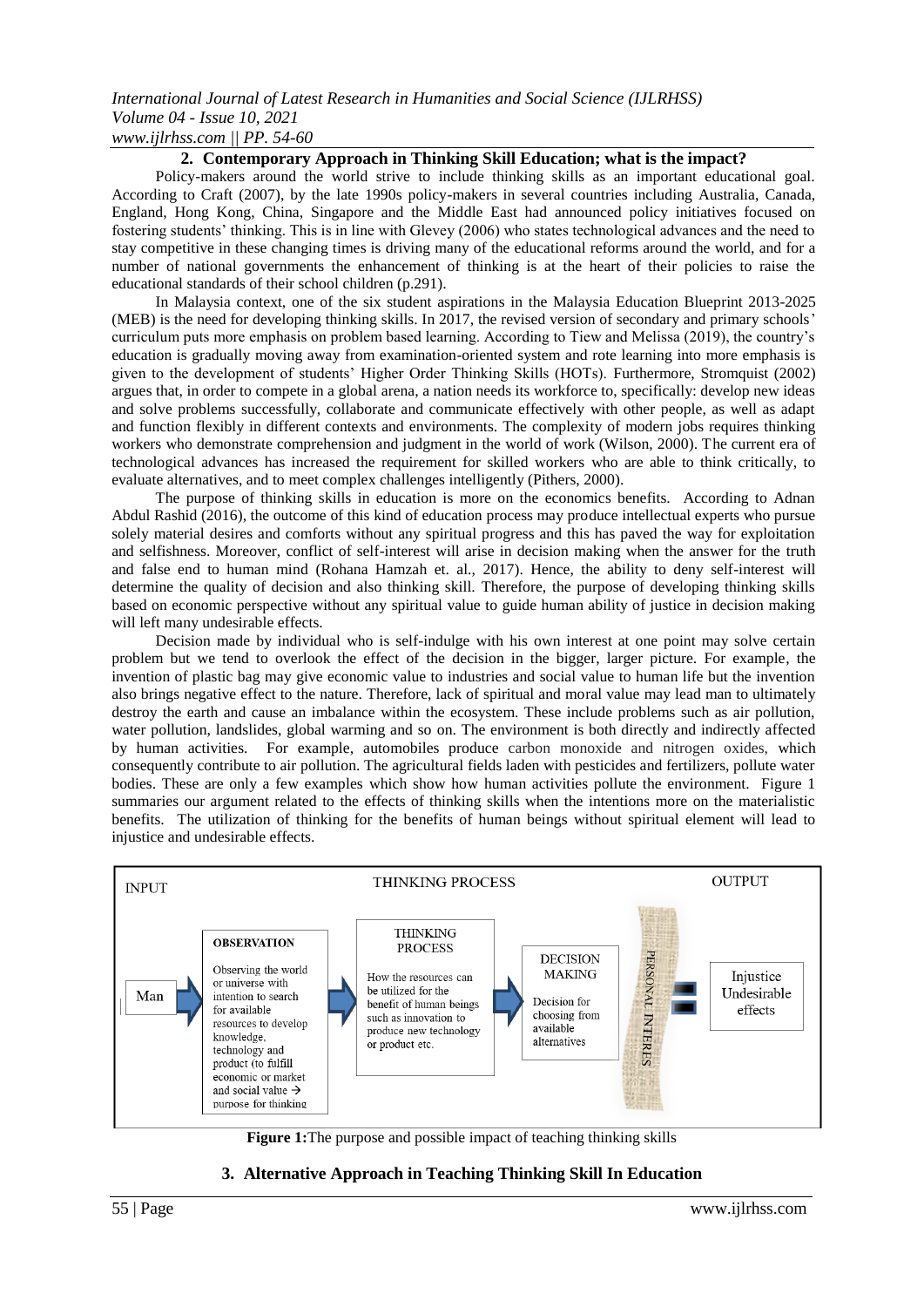*www.ijlrhss.com || PP. 54-60*

Thinking is the most venerable characteristic of human beings. One of the important words "al-nas" uses as collective word to discuss about the concept of human being. The word defined human being as a being that can learn from his observation in order to acquire knowledge and to distinguish between rights and wrong (Solehah, 2007). Therefore, human beings can think and learn very fast in terms of understanding, adapting and changing something to be beneficial in our life. Human being ability to think is clearly stated in the Holy Qur"an and it is a gift from Creator that is not given to other beings. Therefore, God endowed man with capability to generate knowledge and the ability to understand the meaning of things. In other words, man observation and discovery on physical world will develop meaning the existence of things in abstract world. This enables man to think in his mind, to conceptualize, to have inner dialogue and self-reflective and develop his consciousness and also communicate with others (Muhammad al'-Mahdi, 2004; Rohana Hamzah, 2010). Human beings who do not think and develop correct concepts or idea will remain in the state of ignorance and muddle (Wahid Bakhash Shaikh, 1999). Moreover, they may also have a tendency to act like animals, as stated in the Qur"an: *"Many are the Jinns and men We have made for hell: They have hearts wherewith they understand not, eyes wherewith they see not, and ears wherewith they hear not. They are like cattle, nay more misguided: for they are heedless"* (Qur'an 7: 179)

Thinking is the vital function of *al-"aql (*intellect) which enables human beings to think and reflect on the signs from Almighty God. According to Mohd Nuri Al-Amin and Wan Suhaimi (2010), references to *al'aqlappear forty-nine times in various chapters of the Qur'an. The Qur'an emphasizes deeply the utilization* of thinking faculties for recognizing Allah SWT as the sole Creator of the universe and all creatures. Therefore, Allah SWT encourages everyone to think and acquire knowledge, because *iman* or faith grows with knowledge. Through thinking and knowledge of Allah SWT, one may remove any suspicions or any misconceptions about the Creator of this universe. With the light of knowledge man will gain the truth and promote his ability to discriminate between good and evil (Adnan Abd Rashid, 2017). This ability (differentiate between good and bad) is very crucial in decision making and give an impact of justice in human action. Therefore, acquisition knowledge in Islam is the acquisition of faith in the existing of Allah SWT as the source of the truth and justice for human beings to establish good deeds not only to mankind but also all creatures as a whole.

Therefore, the entire purpose of thinking from Islamic perspective is to develop knowledge and the knowledge does not end within the human mind. The knowledge should bring them to the abstract of the world by recognizing and realizing the real concept of God and get close to Him. This is the ultimate purpose of man creation which is to know and acknowledge Allah SWT as the Lord and Creator and to arrange his life as God"s servant and a vicegerent (Wan Mohd Nor, 2005). In general, this purpose of educational aim is to obtain fulfilment of the heart and wisdom of the mind by developing equilibrium in mind, spirit and body. The equilibrium develops sense of balance and harmony internally when human beings get the right concept of relationship between himself and God. Moreover, the internal peace will create peace impact on external world in term of man relationship with others and all God's creation in this universe (Zuraida Ahmad et. al., 2016).

Meanwhile, in the process of recognizing signs of God, human beings are required to engage in critical contemplation with in-depth reasoning skills; because those signs could not be grasped by relying solely on human senses. For example, in capturing His signs through the miracles of natural phenomena, the Qur'an points out that meanings of His signs cannot be simply read at face value of the signs, but instead require thinking so as to properly interpret them. *"He it is who sends down water from the sky; from it You drink and from it (grows) the vegetation on which You send Your Cattle to pasture. With it He causes to grow for You the crops, the olives, the date-plums, the grapes, and Every kind of fruit. Verily! In this indeed an evident proof and a manifest sign for people who give thought."* (Al-Nahl,16: 10-11) – Emphasis added by the author.

Islam demands the quality of thinking for recognizing His signs since man is regarded as both an a*bd*(servant) and a *khalifah* (vicegerent) of Almighty God. Therefore, education process means to produce man with abilities to fulfil these roles. However, in Islam it is difficult to talk about these responsibilities without referring first to man"s nature and his relationship with his Creator (Rohana Hamzah, 2009; Ros Eliana, 2014; MuhdAfzamiman, 2017). Therefore, as a servant to God in his nature means:

- i. Every single individual is responsible to develops himself up to the highest level which is the level of knowing and understanding the truth of his existence.
- ii. Every single soul is responsible for full submission only to God.
- iii. Every single soul is bonded to obey God's command in using his intellectual potentials and his abilities of manipulating and changing nature into something new in order to fulfill his needs.
- iv. Every single soul is responsible for his freedom of choice and is bonded to the law of thinking in using his intellect. Every soul is also responsible to every decision that he has made.(Nata, H. Abuddin 2005).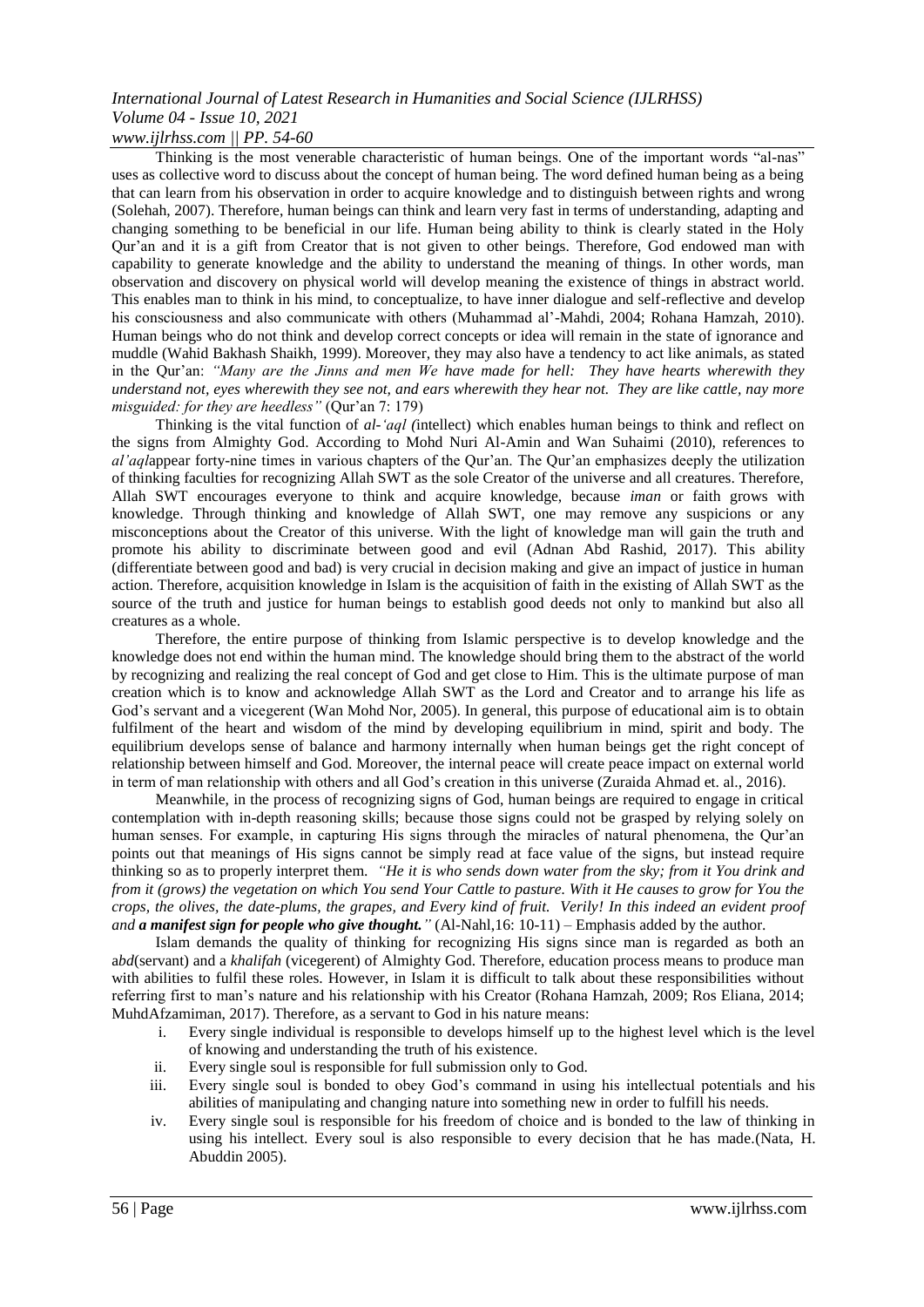*www.ijlrhss.com || PP. 54-60*

Meanwhile, God"s khalifah means man has been assign as a leader to all God"s creation. However, man has to act accordingly to God's Will, not his own will and thus the power that God has given to him not by any power of his own (Muhamad al"-Mahdi, 2004). Allah SWT created man and endowed him with physical ability along with external senses and internal senses or soul. The soul is just like a "software" or computer program, meanwhile the external senses just like the "hardware". However, the most important part is the soul which can determine the quality of man. The soul of man is a very different program as compared to other creatures. Man"s soul has been program with attribute of knowledge and freewill or the power of freedom but in a limited degree (Muhamad al"-Mahdi, 2004). Therefore, man is the only creature who is able to accept responsibility as a leader to all God"s creation. We have to use the freedom power given to us by Allah SWT to continue His plan for creation. Hence, our responsibility is to ensure that His Creation continues to progress so that His signs will be more and more perfectly expressed in the physical world. Therefore, as Khalifah of Allah SWT we are responsible to decide and lead the way of our life according to the Will of Allah SWT; to respect and help all of human society according to the Will of Allah SWT; and to perfect the physical world of space and time according to the Will of Allah SWT (Muhamad al"-Mahdi, 2004).

Hence, the most crucial part is man"s life in this world. In the world of existence, every soul will be tested for spiritual development growth, which means to know the reality of self- existence and to choose between right and wrong path as which is inspired by God: "Have We not made for him a pair of eyes, and a tongue and a pair of lips, and shown him the two ways (good and evil)?" (Qur"an 90:8-10). Without recognizing and believing in the existence of Allah SWT and His Greatness, the attribute of freewill may encourage man to hinder himself from the responsibilities of *abd*and*khalifah.* At the sametime they will lost sense purpose of life and self-control and also ability to differentiate between good and bad. Therefore, self-awareness towards being the servant and vicegerent to Allah SWT, will develop a sense of responsibility towards living in this world accordingly to His commandments. In this regard, there is a need for human beings to recognize Allah SWT and believe in His Greatness. The more one knows about Allah SWT, the more one will become closed and build a spiritual bond with Allah SWT.

According to Malik Badri (2000), the concept of *tafakkur*that involves the contemplation of the created object and thinking about its Creator leads to a sense of submission and appreciation of Allah SWT. This will result in strengthening a believer"s *iman (*faith) in Allah SWT; the unshakeable belief that Allah SWT is the Eternal, the Absolute, and the Creator of the universe. This includes the strong belief that man must be held accountable for his own deeds. In other words, man is fully responsible for the choices he made. Those who choose the right path and abide by the rules of Allah SWT in satisfying their instincts will be rewarded, while those who choose the wrong path will be punished. Therefore, *Iman* forms the foundation for shaping and screening behaviour, in addition to cleansing it from all impurities.

Hence, thinking is obligatory in Islam. There are three basic elements of Islamic thinking: (a*) Tafakkur –* reflection and contemplation; (b) *Al-Yaqin-* emphasising the verification of knowledge by which to reach the truth and strengthen the *iman* or faith; and (c)  $A l$ -Adl – stressing the objectivity and justice in the decisionmaking process, thereby prohibiting any type of personal interests. It is the duty of Muslim parents and teachers to equip their children and students with these thinking skills. The highest impact of thinking process is to develop sense of internal unity and faith as the fundamental principles of life (Rohana, SarimahandKamarudzaman, 2012) as the following:

#### **i. The Unity of God**

Thinking and education process should develop sense of Unity of God as the only One and everything else is different from Him as Creator. This principle of life is the fundamental value for spiritual maturity development. Therefore, man can realise that every God"s creation in its existence is bonded by space and time. Therefore, it will keep changing in the evolution that come to existence, matured and die. In other words every God"s creation bonded to the law of nature as well as the law of morality as His Will.

#### **ii. The Unity of Creation**

The unity of God"s creation proven by the unity and the consistency of cosmic order for example today we can observe rotation of electron around proton in atom just like rotation of planets around the sun. Every being in the cosmos and every event that takes place do so by God"s command. Therefore, the cosmic order consists of the law of nature or the Divine pattern in it. The unity and the consistency of cosmic order enables man to recognize the permanence substances of things and the repetition of events produce cause-effect relations. Everything has a purpose which is never to final but always subject to other purposes and God is the ultimate cause and the ultimate end.

#### **iii. Unity of The Truth and Unity of The Source of Knowledge**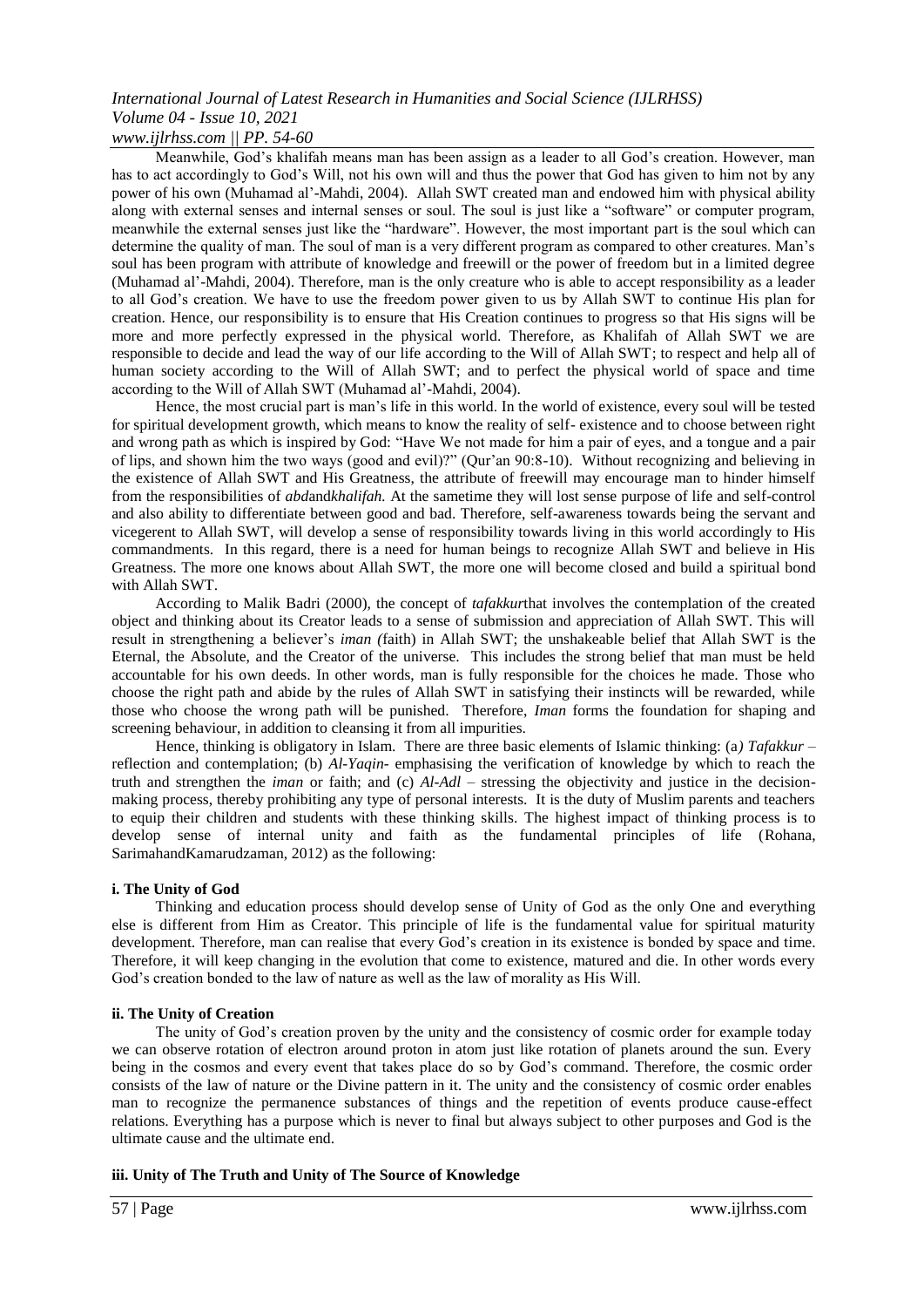*www.ijlrhss.com || PP. 54-60*

When one investigates nature and attempts to discover the truth using observation on the patterns of laws in the universe, it is certainly possible to make mistakes, to fall under illusion and to think one has grasped the truth while being in error. In other words, what we perceive through our senses, does not necessarily represent the ultimate reality or the truth (Rohana et al., 2017). The truth, which is the object of reason, is embodied in the laws of nature. These are the patterns of God's command in His creation, which are constant and unchangeable and hence are possible to discover, to establish and to use for the benefit of humanity. Since Allah SWT is the One and Only Creator, the only source of knowledge, the truth cannot be equivocal. He knows the truth and in His Revelation, He tells it as it is. What He conveys in the revelation cannot be different from reality, since He is the Creator of all reality as well as of all truth. Therefore, logical equivalence of reason, truth and reality with the facts of revelation is the most critical principle in knowledge development and thinking process in Islam. The unity of truth prescribes that no contradiction or variation between reason and revelation is ultimate. As the result, this principle enables man from generation to generation to develop their faith through thinking process.

#### **iv. Sense of Unity of Life**

All God"s creations are united and purely submit to God"s command to accept man. Man is the only creature carries the Divine trust of freedom to exercise his pure submission to God or not. Therefore, man is the only creature that carry the moral freedom of law. In other words, the moral life is a higher, superior, nobler, and greater creature in this life. The main corpus of religious or moral laws consists of actual practices of living, of being, and of doing. When and what we do fulfil the moral requirement, it is good; when it does not, it is evil. Therefore, human deeds alone could be good or evil, depending upon whether they bring about justice, righteousness, beauty, happiness or otherwise. In other words the fulfilment of khalifah"s responsibilities is the development an establishment of good culture or way of life and civilization.

#### **v. Unity of Humanity**

All humans are one and the same; this is the basis that forms the groundwork of Islam"s universalism. There is no different between humans just because the differences exist in their colour, their races,their heredity and etc. Therefore, no one can underestimate other just because of their physical looks. All humans are one in the eye of Allah SWT except for their deeds, which distinguish them in terms of moral virtue, cultural and civilization achievement.



**Figure 2:** The real purpose of thinking process through education and it impact on decision making

#### **4. Conclusion**

This paper discusses the current approach of thinking skills education and how it will give an impact on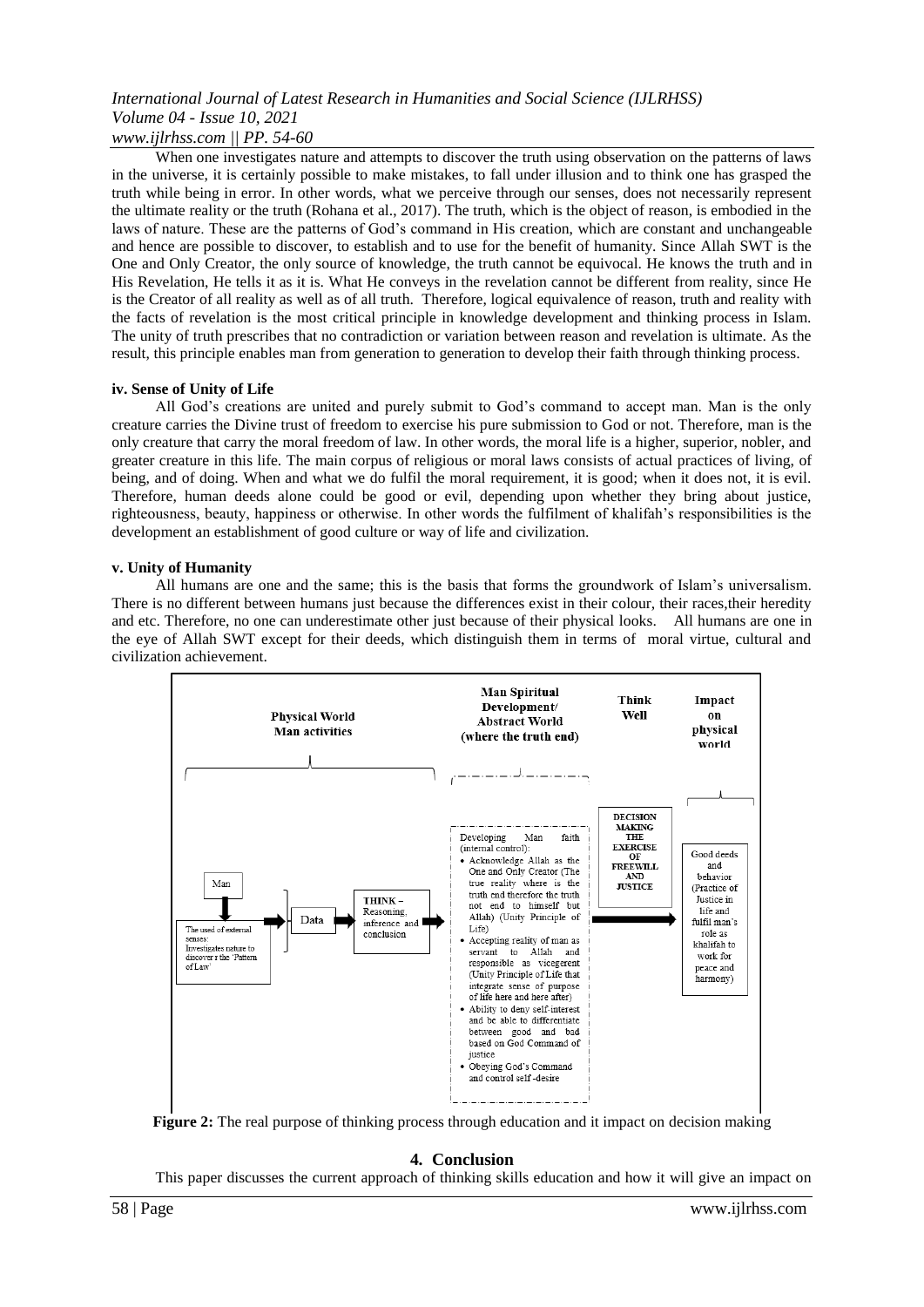### *www.ijlrhss.com || PP. 54-60*

student ability in decision making. We realised the real purpose in teaching thinking skills in education is to teach human being to think well and make good judgement in decision making. Therefore, we try to improve current approach by analyse the purpose of thinking skills education from Islamic perspective. Then, we realize the ability to think is a special gift from God to human being. The gift has accomplished man with ability to develop knowledge about the true concept of Allah SWT and remove any suspicions or misconception about Him. The true concept of Allah SWT will promote man ability to discriminate between good and bad and also be able to deny his self-interest or desire because he realizes the truth in the end leads to Allah SWT and not himself. This awareness will improve man's ability in decision making and develop sense of responsible to be just. Therefore, the entire purpose of thinking from Islamic perspective is to develop knowledge and the knowledge does not end with the human mind capability and bring them to recognizing and realize the truth which is the real concept of God and finally gets close to Him. Finally, this article propose alternative framework for teaching thinking skill in education which is not only to bring goodness to human being but also all creatures in this universe as a whole.

#### **5. References**

- [1] Al-Quran Darul Iman. 2007. *Terjemahan Al-Quran – ResmUthmani*. Kuala Lumpur: Pustaka Darul Iman Sdn. Bhd.
- [2] Adnan Abd Rashid. 2016. Integrated Knowledge and Its Significance of Muslim Character Development; Dilemma and Possibility. *E- Proceeding of the 3rd World Conference on Integration of Knowledge 2016:* 39-49
- [3] Craft, A. 2007. Possibility thinking in the early years and primary classroom. In A. G. Tan (Ed.), *Creativity: A Handbook for Teachers***.** Singapore: World Scientific.
- [4] Glevey, K.E. 2006. Thinking and Education. Leicester: Troubador.
- [5] Griffiths, M. 1987. The teaching of skills and the skills of teaching: A reply to Robin Barrow, *Journal of Philosophy of Education*. 21(2): 203–214.
- [6] Nata, H. Abuddin. 2005. *Falsafat Pendidikan Islam*. Jakarta: Gaya Media Pratama.
- [7] Malik Badri. 2000. *Contemplation: An Islamic Psychospiritual Study.*Herdon: The International Institute of Islamic Thought.
- [8] Mohd Nuri Al Amin Endut and Wan Suhaimi Wan Abdullah (2010). *Toward the conceptual definition of Islamic critical thinking.* [https://www.academia.edu/4692852/.](https://www.academia.edu/4692852/) Retrieved: 16 March 2016.
- [9] Muhammad al"-Mahdi. 2004. *Understanding The Concept Of Khalifah; Khalifah Series No.1*. Ampang Selangor: The Kalifah Institute.
- [10] Muhamad AfzamimanAripin. 2017. *Modul Latihan PendekatanHolistikBagi Tenaga Pengajar Kemahiran JabatanPenjara Malaysia*. Thesis PhD. UniversitiTeknologi Malaysia.
- [11] Pithers, R. T. 2000. Critical thinking in education: a review. *Educational Research*. 42(3): 237-249.
- [12] Rohana Hamzah. 2010. *MengenaliManusia; Asas Pendidikan Berkualiti*: UTM press.
- [13] Rohana Hamzah, Hamidah Razali, ZilalSaari&Sarimah Ismail. 2017. KesanPendekatan Pendidikan Integrasi IlmuDalam Mata Pelajaran BerasaskanProjekRekaCiptaTerhadap Pembangunan Potensi Spiritual Dan PencapaianDayaKreativitiPelajar. *International Journal of Humanities Technology and Civilization (IJHTC).* 25-35.
- [14] Rohana Hamzah, Sarimah Ismail, Kamarudzaman Md Isa (2012). Epistemology of Knowledge for Technical and Engineering Education. International Conference on Teaching and Learning in Higher Education (ICTLHE 2012) in conjunction with RCEE & RHED 2012
- [15] Ros Eliana Ahmad Zuki. 2014. *Model dan Modul Pengajaran Integrasi Holistik Guru Pelatih Pendidikan Teknik dan Vokasional*. Thesis PhD. UniversitiTeknologi Malaysia.
- [16] Smith, G. F. 2002. Thinking Skills: The Question of Generality. *Journal of Curriculum Studies.* 34: 659–678.
- [17] Solehah Yaacob. 2007. Pembentukaninsanbarasaskan Al-Qur"an.*International conference of Malay ethics.* University Pendidikan Sultan Idris, Kuala Lumpur.
- [18] Stromquist, N.P. 2002. *Education in a Globalised World: The Connectivity of Economic Power, Technology, and Knowledge***.** Lanham, MD: Rowman & Littlefield.
- [19] Tiew, C.C & Melissa N.L.Y. 2019. The Teaching of Higher Order Thinking Skills (Hots) In Malaysian Schools: Policy and Practices. *Malaysia Online Journal of Educational Management*. 7(3): 1-18.
- [20] Wahid Bakhsh Shaikh.1999. *Education Base on The Teaching of Holy Al- Quran.* New Delhi: Adam Publishers and Distributors.
- [21] Wan MohdNor Wan Daud. 2005. *Falsafah Dan Amalan Pendidikan Islam Syed M.*
- [22] *Naquib Al-Attas: Satu HuraianKonsep Asli Islamisasi*. Kuala Lumpur:
- [23] Universiti Malaya.